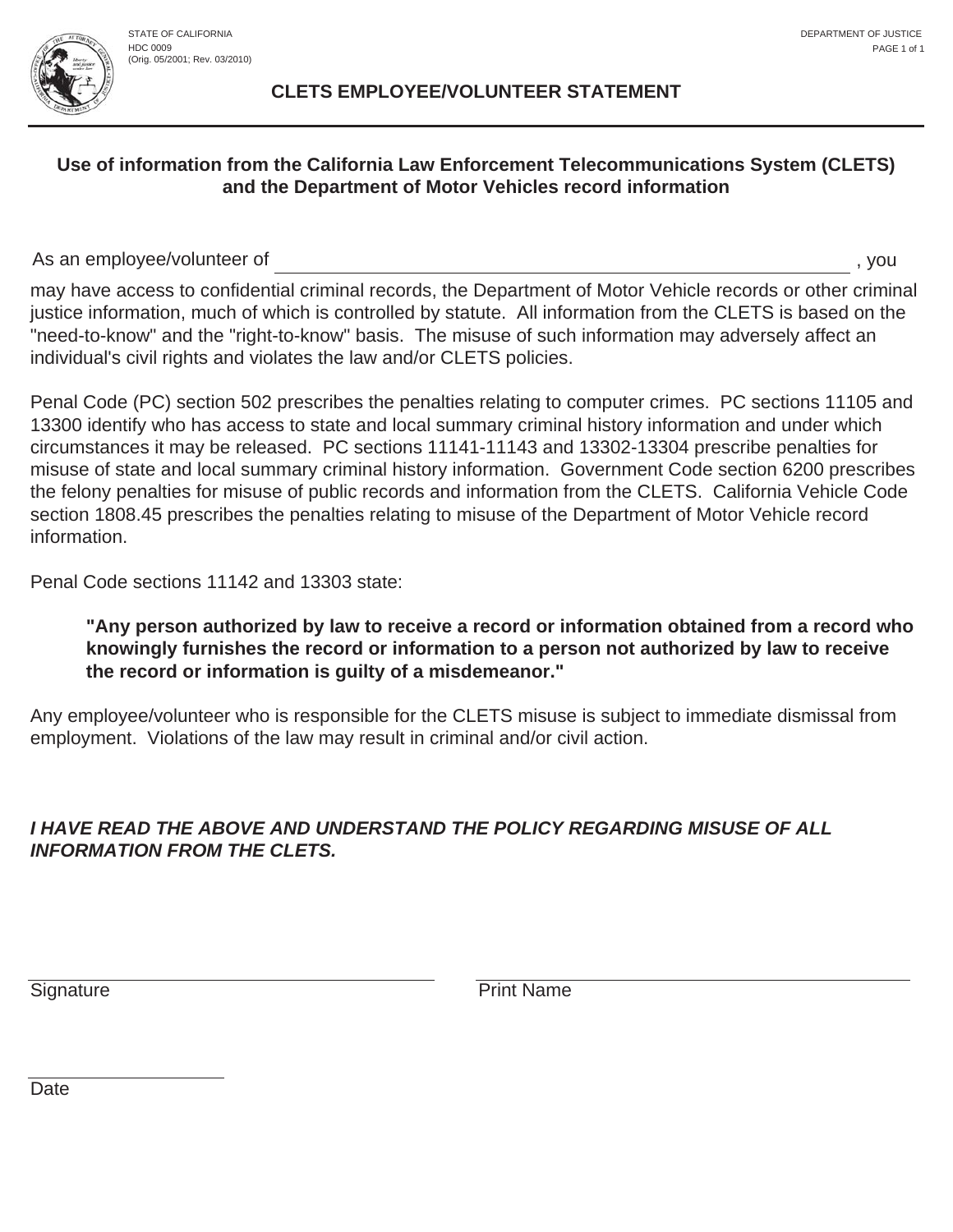STATE OF CALIFORNIA **HDC 0004B** (Orig. 11/2005; Rev. 03/2010)

#### **CLETS PRIVATE CONTRACTOR MANAGEMENT CONTROL AGREEMENT**

# Agreement to allow California Law Enforcement Telecommunications System (CLETS) access by

| services on its behalf. |
|-------------------------|
|                         |
|                         |

Access to the CLETS is authorized to public law enforcement and criminal justice agencies (hereinafter referred to as the CLETS subscribing agency) only, which may delegate the responsibility of performing the administration of criminal justice functions (e.g., dispatching functions or data processing/information services) in accordance with the Federal Bureau of Investigation's (FBI) Criminal Justice Information Services (CJIS) Security Addendum to a private contractor. The private contractor may access systems or networks that access the CLETS on behalf of the CLETS subscribing agency to accomplish the above-specified service(s). This agreement must be received by the California Department of Justice (CA DOJ) prior to the subscribing agency permitting access to the CLETS. The performance of such delegated services does not convert that agency into a public criminal justice agency, not automatically authorize access to state summary criminal history information. Information from the CLETS is confidential and may be used only for the purpose(s) for which it is authorized. Violation of confidentiality requirements or access authorizations may be subject to disciplinary action or criminal charges.

Pursuant to the policies outlined in the CLETS Policies, Practices, and Procedures (PPP) and the Federal Bureau of Investigation's (FBI) CJIS Security Policy, it is agreed the CLETS subscribing agency will maintain responsibility for security control as it relates to the CLETS access. Security control is defined as the ability of the CLETS subscribing agency to set, maintain, and enforce:

- $1<sub>1</sub>$ Standards for the selection, supervision, and termination of personnel. This does not grant hiring/firing authority to the CLETS subscribing agency, only the authority to grant CLETS access to personnel who meet these standards and deny it to those who do not.
- $2.$ Policies governing the operation of computers, access devices, circuits, hubs, routers, firewalls, and other components that make up and support a telecommunications network and related CA DOJ criminal justice databases used to process, store, or transmit criminal justice information, guaranteeing the priority, integrity, and availability of service needed by the criminal justice community.

Security control includes, but is not limited to, the supervision of applicable equipment, systems design, programming, and operating procedures associated with the development, implementation, and operation of any computerized message-switching or database systems utilized by the served law enforcement agency or agencies. Computer sites must have adequate physical security to protect against any unauthorized viewing or access to computer terminal, access devices, or stored/printed data.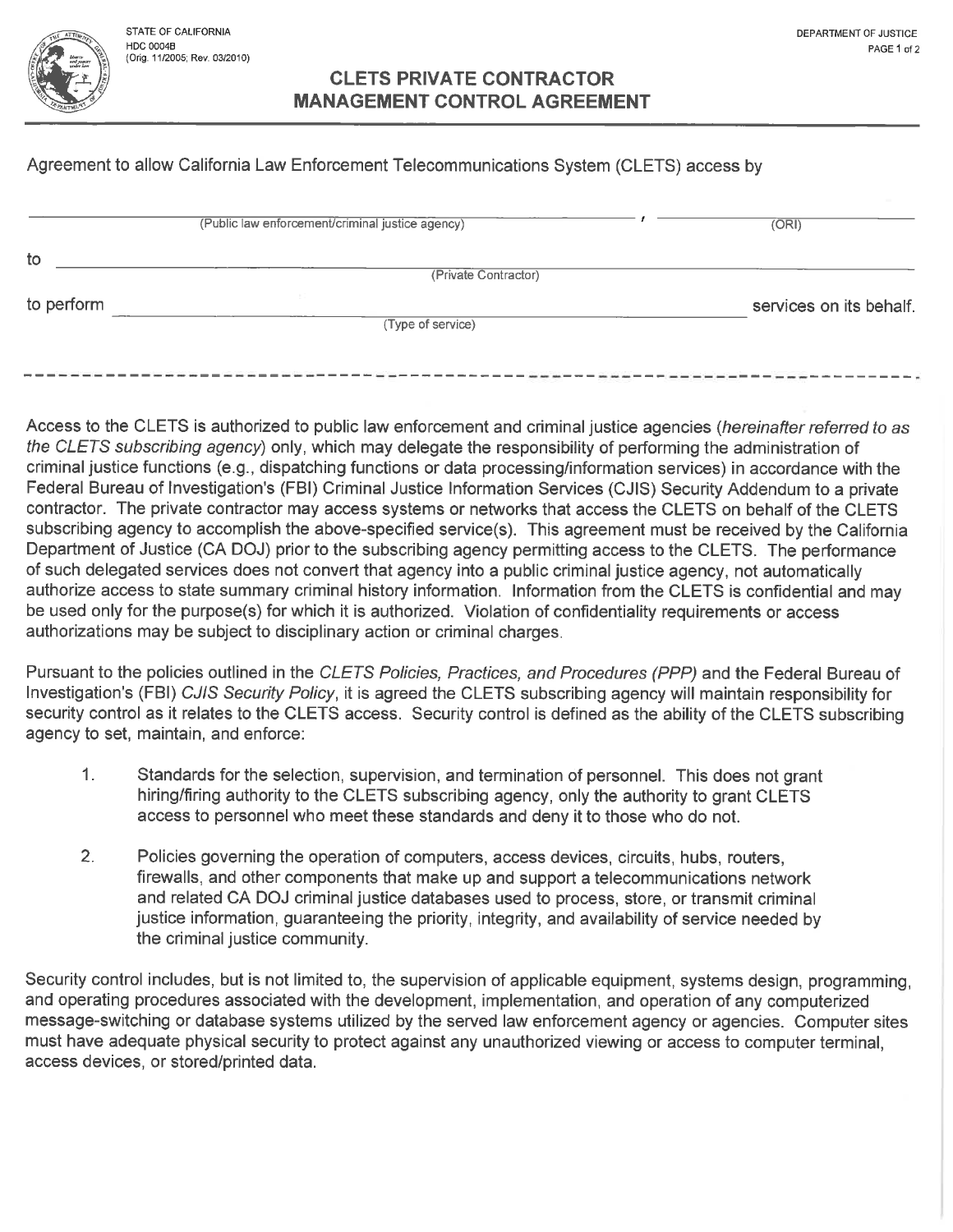STATE OF CALIFORNIA HDC 0004B (Orig. 11/2005; Rev. 03/2010)

# **CLETS PRIVATE CONTRACTOR MANAGEMENT CONTROL AGREEMENT**

Additionally, it is the responsibility of the CLETS subscribing agency to ensure that all private contractors receiving information from the CLETS meet the minimum training, certification, and background requirements that are also imposed on the CLETS subscribing agency's staff. The minimum requirements are applicable also to staff having access to record storage areas containing information from the CLETS. The minimum requirements include, but are not limited to:

- $\mathbf{1}$ Prior to allowing the CLETS access, train, functionally test, and affirm the proficiency of all the CLETS computer operators to ensure compliance with the CLETS and the FBI's National Crime Information Center (NCIC) policies and regulations, if applicable. Biennially, provide testing and reaffirm the proficiency of all the CLETS operators, if applicable.
- $2.$ State and FBI criminal offender record information searches must be conducted prior to allowing access to the CLETS computers, equipment, or information. If the results of the criminal offender record information search reveal a record of any kind, access will not be granted until the CLETS subscribing agency can review the matter to decide if access is appropriate. If a felony conviction of any kind is found, access shall not be granted.
- Each individual must sign a CLETS Employee/Volunteer Statement form (HDC 0009) prior to 3. operating or having access to CLETS computers, equipment, or information.

In accordance with CLETS/NCIC policies, the CLETS subscribing agency has the responsibility and authority to monitor, audit, and enforce the implementation of this agreement by the private contractor. The private contractor agrees to cooperate with the CLETS subscribing agency in the implementation of this agreement and to accomplish the directives for service under the provisions of this agreement. The CLETS Management Control Agreement (HDC 0004B) shall be updated when the head of either agency changes or immediately upon request from the CA DOJ.

By signing this agreement, the vendors and private contractors certify they have read and are familiar with the contents of (1) the FBI's CJIS Security Addendum, (2) the NCIC 2000 Operating Manual, (3) the FBI's CJIS Security Policy, (4) Title 28, Code of Federal Regulations, Part 20, and (5) the CLETS PPP and agree to be bound by their provisions. Criminal offender record information and related data, by its very nature, is sensitive and has potential for great harm if misused. Access to criminal offender record information and related data is therefore limited to the purpose(s) for which the CLETS subscribing agency has entered into the contract. Misuse of the system by, among other things: accessing it without authorization; accessing it by exceeding authorization; accessing it for an improper purpose; use, dissemination, or secondary dissemination of information received as a result of this contract for a purpose other than that envisioned by the contract, may subject me to administrative and criminal penalties. Accessing the system for an appropriate purpose and then using, disseminating, or secondary dissemination of information received for another purpose other than execution of the contract also constitutes misuse. Such exposure for misuse includes, but is not limited to, suspension or loss of employment and prosecution for state and federal crimes.

| Signature (CLETS Subscribing Agency Head) | Signature (Private Contractor Agency Head) |
|-------------------------------------------|--------------------------------------------|
|                                           |                                            |
| Print Name and Title                      | <b>Print Name and Title</b>                |
|                                           |                                            |
| Date                                      | Date                                       |